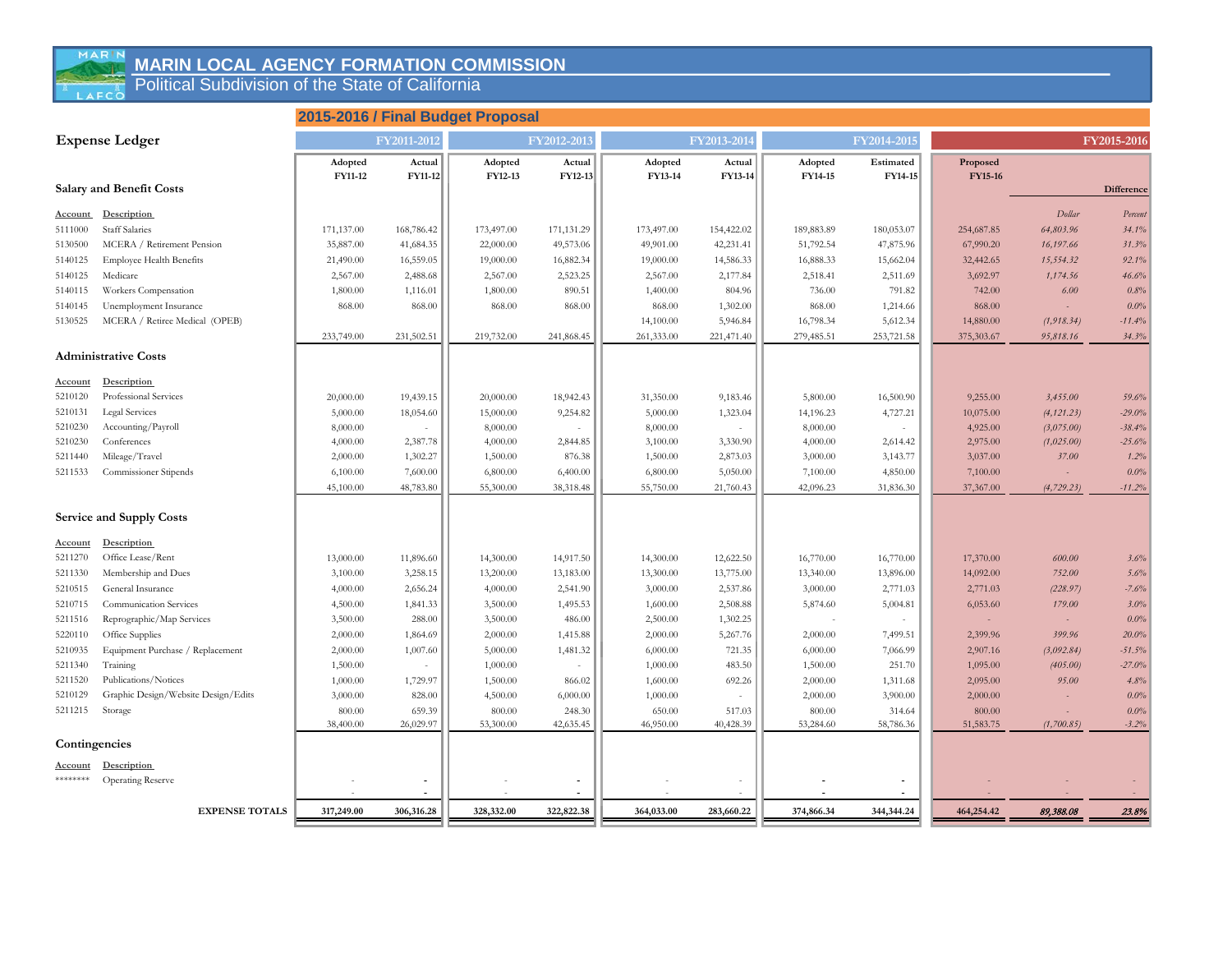| 2015-2016 / Final Budget Proposal |                         |                |                |             |              |             |            |             |              |                |           |                   |
|-----------------------------------|-------------------------|----------------|----------------|-------------|--------------|-------------|------------|-------------|--------------|----------------|-----------|-------------------|
| <b>Revenue Ledger</b>             |                         | FY2011-2012    |                | FY2012-2013 |              | FY2013-2014 |            | FY2014-2015 |              | FY2015-2016    |           |                   |
|                                   |                         | Adopted        | Actual         | Adopted     | Actual       | Adopted     | Actual     | Adopted     | Estimated    | Proposed       |           |                   |
|                                   |                         | <b>FY11-12</b> | <b>FY11-12</b> | FY12-13     | FY12-13      | FY13-14     | FY13-14    | FY14-15     | FY14-15      | <b>FY15-16</b> |           |                   |
|                                   | Intergovernmental       |                |                |             |              |             |            |             |              |                |           | <b>Difference</b> |
| <b>Account</b>                    | Description             |                |                |             |              |             |            |             |              |                | Dollar    | Percent           |
| 4710510                           | Agency Contributions    | 271,589.00     | 271,589.00     | 298,748.00  | 298,748.00   | 339,033.00  | 339,033.00 | 348,366.36  | 348, 367. 13 | 387,528.42     | 39,162.06 | 11.2%             |
|                                   | County of Marin         | 90,529.67      | 90,529.67      | 99,582.67   | 99,582.67    | 113,011.00  | 113,011.00 | 116,122.12  | 116,122.12   | 129,176.14     | 13,054.02 | 11.2%             |
|                                   | Marin Cities            | 90,529.67      | 90,529.67      | 99,582.67   | 99,582.67    | 113,011,00  | 113,011.00 | 116,122.12  | 116,122.12   | 129,176.14     | 13,054.02 | 11.2%             |
|                                   | Marin Special Districts | 90,529.67      | 90,529.67      | 99,582.67   | 99,582.67    | 113,011.00  | 113,011.00 | 116,122.12  | 116,122.12   | 129,176.14     | 13,054.02 | 11.2%             |
|                                   |                         | 271,589.00     | 271,589.00     | 298,748.00  | 298,748.00   | 339,033.00  | 339,033.00 | 348,366.36  | 348,366.36   | 387,528.42     | 39,162.06 | 11.2%             |
|                                   | <b>Service Charges</b>  |                |                |             |              |             |            |             |              |                |           |                   |
| 4640333                           | <b>Application Fees</b> | 25,000.00      | 27,200.00      | 25,000.00   | 12,500.00    | 25,000.00   | 3,300.00   | 25,000.00   | 15,536.00    | 25,000.00      |           | 0.0%              |
| 4710631                           | Miscellaneous           | $\sim$         | 640.00         |             |              |             | $\sim$     | $\sim$      |              | 226.00         | 226.00    |                   |
|                                   |                         | 25,000.00      | 27,840.00      | 25,000.00   | 12,500.00    | 25,000.00   | 3,300.00   | 25,000.00   | 15,536.00    | 25,226.00      | 226.00    | 0.9%              |
| Investments                       |                         |                |                |             |              |             |            |             |              |                |           |                   |
| 70130                             | Interest                |                |                |             |              |             |            | 1,500.00    | 700.00       | 1,500.00       |           | 0.0%              |
|                                   |                         |                |                |             |              |             |            | 1,500.00    | 700.00       | 1,500.00       |           | 0.0%              |
|                                   | <b>REVENUE TOTALS</b>   | 296,589.00     | 299,429.00     | 323,748.00  | 311,248.00   | 364,033.00  | 342,333.00 | 374,866.36  | 364,602.36   | 414,254.42     | 39,388.06 | 10.5%             |
| <b>OPERATING DIFFERENCE</b>       |                         | (20,660.00)    | (6,887.28)     | (4,584.00)  | (11, 574.38) |             | 58,672.78  |             | 20,258.12    | (50,000.00)    |           |                   |

| UNRESERVED/UNRESTRICTED FUND BALANCE |            |            |                            |            |  |  |
|--------------------------------------|------------|------------|----------------------------|------------|--|--|
| As of June 30th                      | 145,758.38 | 134,184.00 | 102.956.79<br><b>20.7c</b> | 213,114.90 |  |  |

Notes:

1 Proposed increase in salaries accommodates three substantive changes:

a) increase in Commission Clerk hours from 1560 (30 hours per week) to 1612 (31 hours per week)

b) provision of a 2.4% cost-of-living adjustment and based on index change reported for SF Bay Area as of April 2015

c) replacement of the analyst / extra help position (0.35 FTE) with a administrative analyst position (1.00 FTE) and consistent with the County of Marin job classification/wage

2 Addition of new fulltime employee (administrative analyst) generates an estimated stand-alone cost (salary and benefits) of \$94,305.

3 A \$50,000 operating deficit is budgeted in 15-16 to phase the cost-increase tied to the hiring of a fulltime analyst with respect to agency contributions over the next two years.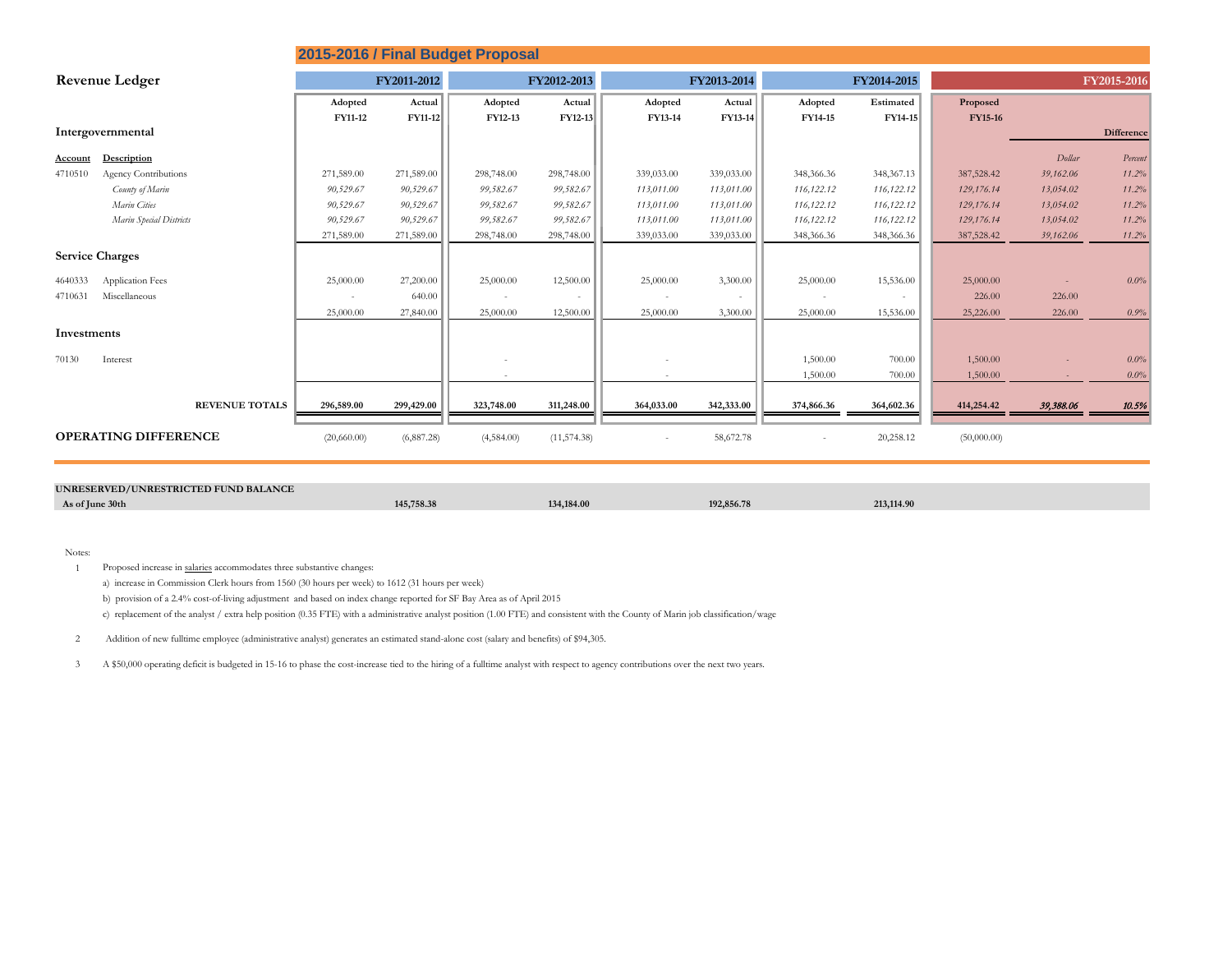

# **Marin Local Agency Formation Commission**

Political Subdivision of the State of California

2015-2016 Work Plan Final

### **Introduction:**

Local Agency Formation Commissions' (LAFCOs) operate under the Cortese-Knox-Hertzberg Local Government Reorganization Act of 2001 ("CKH") and are delegated broad regulatory and planning responsibilities by the Legislature to oversee the formation and subsequent development of local government agencies and their municipal service areas. Common regulatory functions include approving boundary change and outside service requests. Common planning functions include preparing studies to independently evaluate the availability, performance, and need for urban services and establishing spheres of influence – which are the Legislature's version of urban growth boundaries and gatekeepers to future boundary changes – for all cities and special districts. All regulatory and planning activities undertaken by LAFCOs may be conditioned and must be consistent with administrative policies and procedures.

### **Objective:**

This document represents Marin LAFCO's ("Commission") formal 2015-2016 Work Plan. The Work Plan draws on the Commission's adopted strategic plan and other germane activities identified by the Executive Officer and vetted with the Budget Committee in the course of developing an operating budget for the fiscal year. The Work Plan is divided into three distinct categories – administrative, planning, and regulatory – and serves as a management tool to allocate Commission resources in an accountable and transparent manner over the 12 month period. Further, while it is a stand-alone document, the Work Plan should be reviewed in relationship to the adopted operating budget given the planned goals and activities are facilitated and or limited accordingly.

### **Executive Summary:**

The 2015-2016 Work Plan guides the Commission to focus considerable resources on administrative and planning activities that are anchored by municipal service reviews and several policy-specific projects. Notable administrative projects include completing a comprehensive policy update as well as a corresponding organizational needs assessment relative to considering staff and/or consultant additions. Notable planning activities include completing a countywide municipal service review on water services with subsequent sphere updates for two of the affected agencies - Marin Municipal Water District and North Marin Water District – before initiating two new municipal service reviews in the north central corridor; one of which will explore possible reorganization alternatives involving wastewater providers in the San Rafael and Ross Valley watersheds.